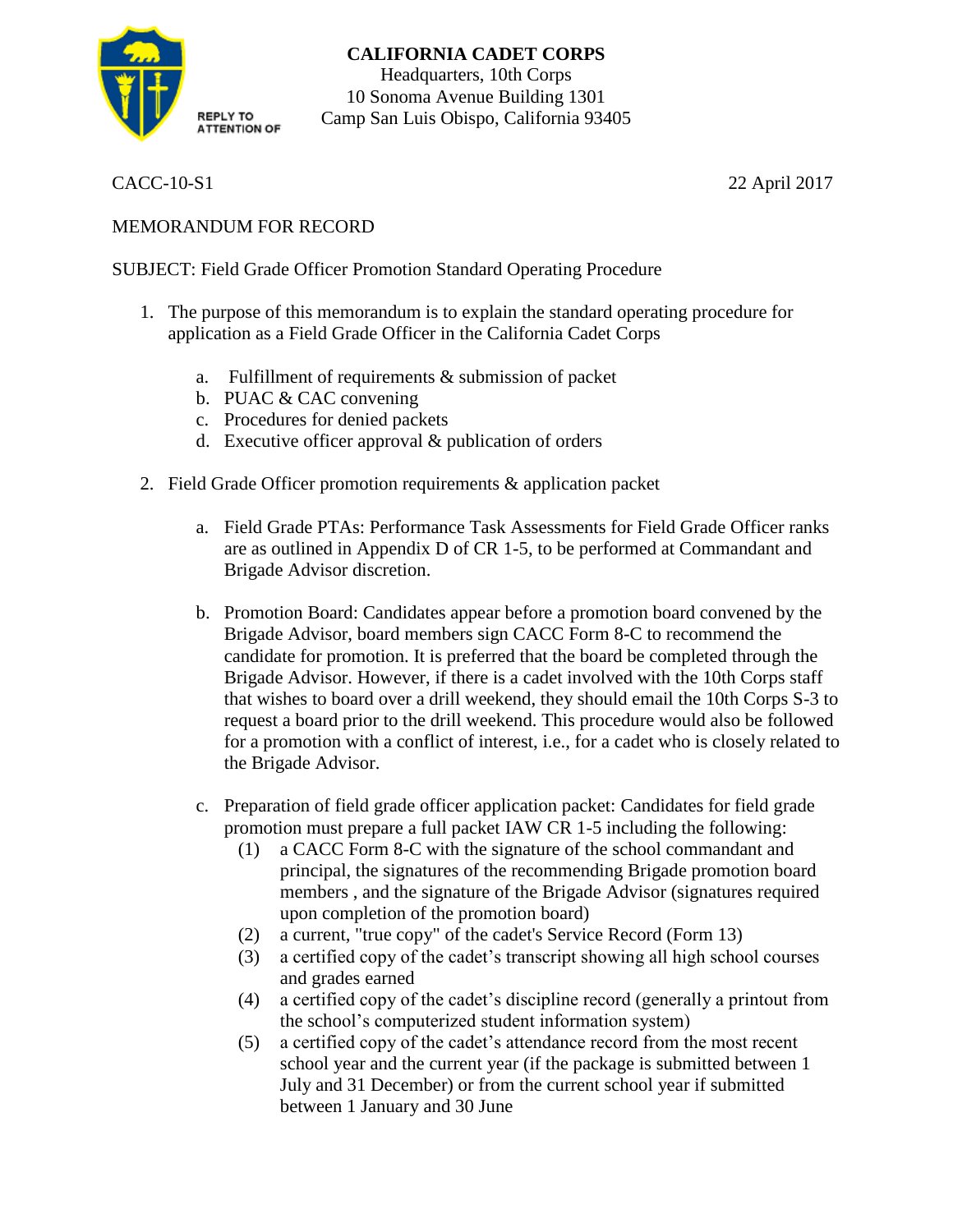- (6) a COLOR photograph of the cadet in a complete, proper Class A uniform (at least from the waist up) which clearly shows all awards and decorations, the proper wear of the Class A coat, and the cadet's hair and face. No hat should be worn in the photograph
- (7) a letter of recommendation from the cadet's Commandant if a cadet is promoted with any waiver outlined in paragraph 3-1 of CR 1-5
- d. These components must be entirely complete, as stated, for the packet to be considered and reviewed. These standards will be inspected upon receipt by the 10th Corps S-1, who will report whether the packet is complete to the HQCACC S-1 prior to the convening of the Cadet Actions Committee. If the packet is not complete, it will not be reviewed by the committee until it is properly completed.
- e. Submission of application packet: Once the packet has been fully prepared and all signatures acquired, the Brigade Advisor shall forward the packet to HQCACC, ATTN S-1, either by email to  $S1@cadet.org$ , or by mail to Headquarters California Cadet Corps, BLDG 1301, 10 Sonoma Avenue, Camp San Luis Obispo, California. Incomplete packages will be returned by the channel it was received for proper completion prior to the convening of the review board. Denied packages shall return by the channel through which they are received with a memorandum from the 10th Corps/HQCACC S-1, detailing the reason(s) for the package's denial.
- 3. Convening of the Personnel Unit Actions Committee & Cadet Actions Committee
	- a. Convening of Cadet Actions Committee: The 10th Corps S-1 shall convene the members of the Cadet Actions Committee to review the application packet first for completeness, then qualification. If the cadet does not meet all requirements as listed in CR 1-5, including PT, GPA, and time in grade (without a waiver), and proper recommendation (Commandant, Principal, Board, Brigade Advisor). The 10th Corps S-1 will then make a recommendation to the Personnel Unit Actions Committee through the HQCACC S-1. This committee shall meet as needed and no less than once per month, usually to coincide with 10th Corps/HQCACC Drill. The Cadet Actions committee shall be comprised of 10th Corps Staff members selected by the 10th Corps S-1. There shall be no less than 5 cadets on this committee, including the 10th Corps S-1 as the chair. There will usually be an odd number of members on the committee, to prevent a "tied" vote on a subject matter.
	- b. Convening of Personnel Unit Actions Committee: The HQCACC S-1 shall convene the members of the Personnel Unit Actions Committee to review the application packet and make a recommendation to the Executive Officer. This committee shall meet as needed and no less than once per month, usually to coincide with 10th Corps/HQCACC Drill. The Personnel Unit Actions shall be comprised of the XO, AXO, DXO, CSM, and HQCACC S-1.